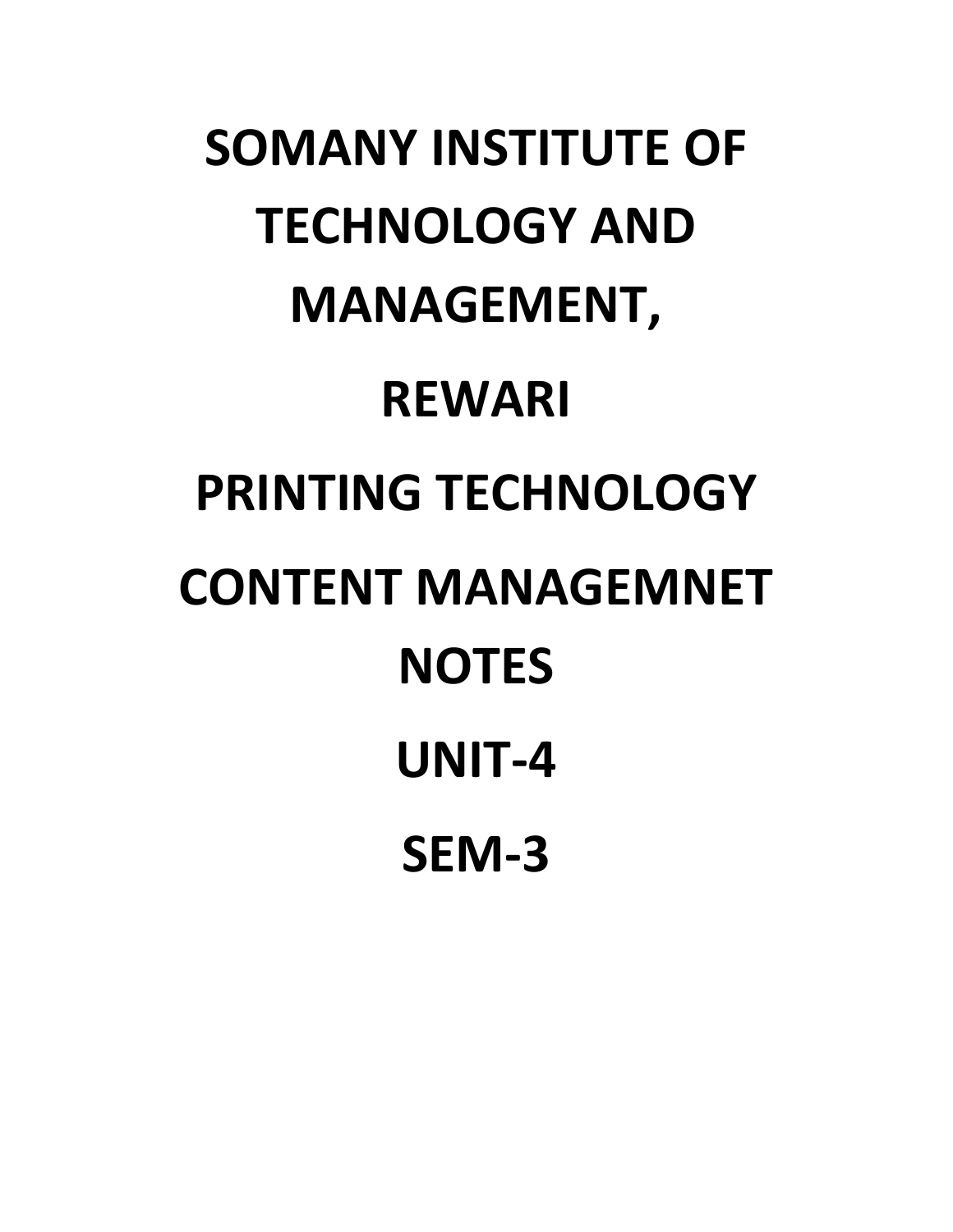A **content management system** (**CMS**) is a computer software used to manage the creation and modification of digital content.

CMSs are typically used for [enterprise content management](https://en.wikipedia.org/wiki/Enterprise_content_management) (ECM) and [web content](https://en.wikipedia.org/wiki/Web_content_management_system)  [management](https://en.wikipedia.org/wiki/Web_content_management_system) (WCM).

ECM typically supports multiple users in a [collaborative environment](https://en.wikipedia.org/wiki/Collaborative_software)<sup>[\[4\]](https://en.wikipedia.org/wiki/Collaborative_software)</sup> by integrating [document management,](https://en.wikipedia.org/wiki/Document_management_system) [digital asset management,](https://en.wikipedia.org/wiki/Digital_asset_management) and record retention.<sup>[\[5\]](https://en.wikipedia.org/wiki/Content_management_system#cite_note-techtarget-5)</sup>

Alternatively, WCM is the collaborative authoring for websites and may include text and embed graphics, photos, video, audio, maps, and program code that display content and interact with the user[.](https://en.wikipedia.org/wiki/Content_management_system#cite_note-6)<sup>[\[6\]\[7\]](https://en.wikipedia.org/wiki/Content_management_system#cite_note-6)</sup> ECM typically includes a WCM function.

## Installation type

There are two types of CMS installation: on-premises and cloud-based. Onpremises installation means that the CMS software can be installed on the server. This approach was usually taken by businesses who wants flexibility in their setup. Popular CMS system which can be installed on premises are [Wordpress.org,](https://en.wikipedia.org/wiki/WordPress) [Drupal,](https://en.wikipedia.org/wiki/Drupal) [Joomla,](https://en.wikipedia.org/wiki/Joomla) [ModX](https://en.wikipedia.org/wiki/Modxcms) and others.

The cloud-based CMS is hosted on the vendor environment. With this approach the CMS software can not be modified for the customer. Good examples of cloud-based CMS are [SquareSpace,](https://en.wikipedia.org/wiki/Squarespace) [Wordpress.com,](https://en.wikipedia.org/wiki/WordPress.com) [WIX.](https://en.wikipedia.org/wiki/Wix.com)

## Common features

The core CMS features are, indexing, search and retrieval, format management, revision control, and management.<sup>[\[5\]](https://en.wikipedia.org/wiki/Content_management_system#cite_note-techtarget-5)</sup>

Features may vary depending on the system application but will typically include:<sup>[\[5\]](https://en.wikipedia.org/wiki/Content_management_system#cite_note-techtarget-5)</sup>

- Intuitive indexing, search and retrieval features index all data for easy access through search functions and allow users to search by attributes such as publication dates, keywords or author.
- Format management facilitates turning scanned paper documents and legacy electronic documents into HTML or PDF documents.
- Revision features allow content to be updated and edited after initial publication. Revision control also tracks any changes made to files by individuals.
- Publishing functionality allows individuals to use a template or a set of templates approved by the organization, as well as wizards and other tools to create or modify content.

Popular additional features may include:<sup>[\[5\]](https://en.wikipedia.org/wiki/Content_management_system#cite_note-techtarget-5)</sup>

• [SEO-](https://en.wikipedia.org/wiki/Search_engine_optimization)friendly URLs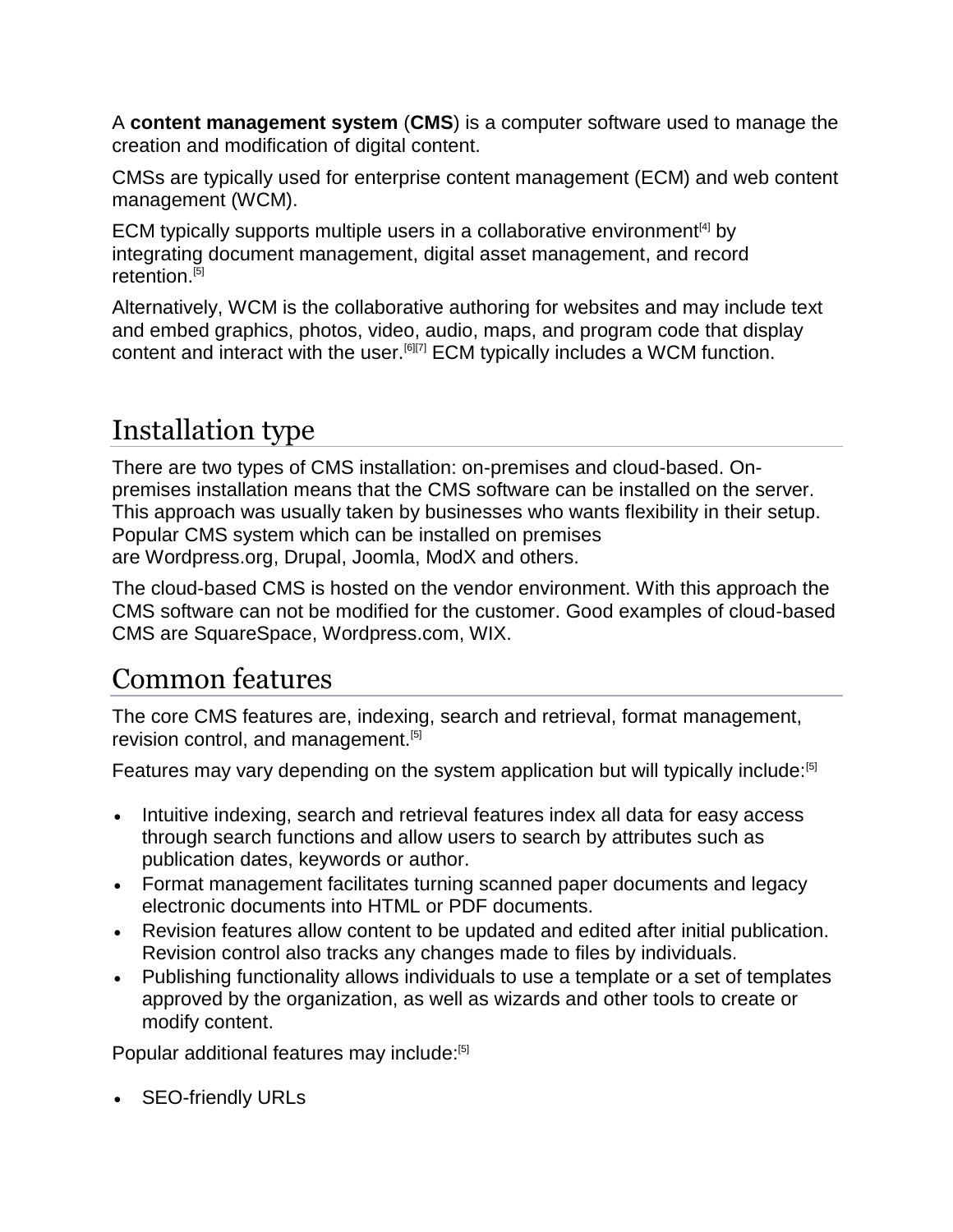- Integrated and [online help,](https://en.wikipedia.org/wiki/Online_help) including [discussion boards](https://en.wikipedia.org/wiki/Internet_forum)
- Group-based permission systems
- Full template support and customizable templates
- Easy wizard-based install and versioning procedures
- Admin panel with multiple language support
- Content hierarchy with unlimited depth and size
- Minimal server requirements
- Integrated file managers
- Integrated audit logs

#### **What Is a Content Management System (CMS)?**

A content management system, often abbreviated as **CMS**, is software that helps users create, manage, and modify content on

a website without the need for specialized technical knowledge.

In simpler language, a content management system is a tool that helps you build a website without needing to write all the code from scratch (or even know how to code at all).

Instead of building your own system for creating web pages, storing images, and other functions, the content management system handles all that basic infrastructure stuff for you so that you can focus on more forward-facing parts of your website.

Beyond websites, you can also find content management systems for other functions – like document management.

## **How Does a Content Management System Work?**